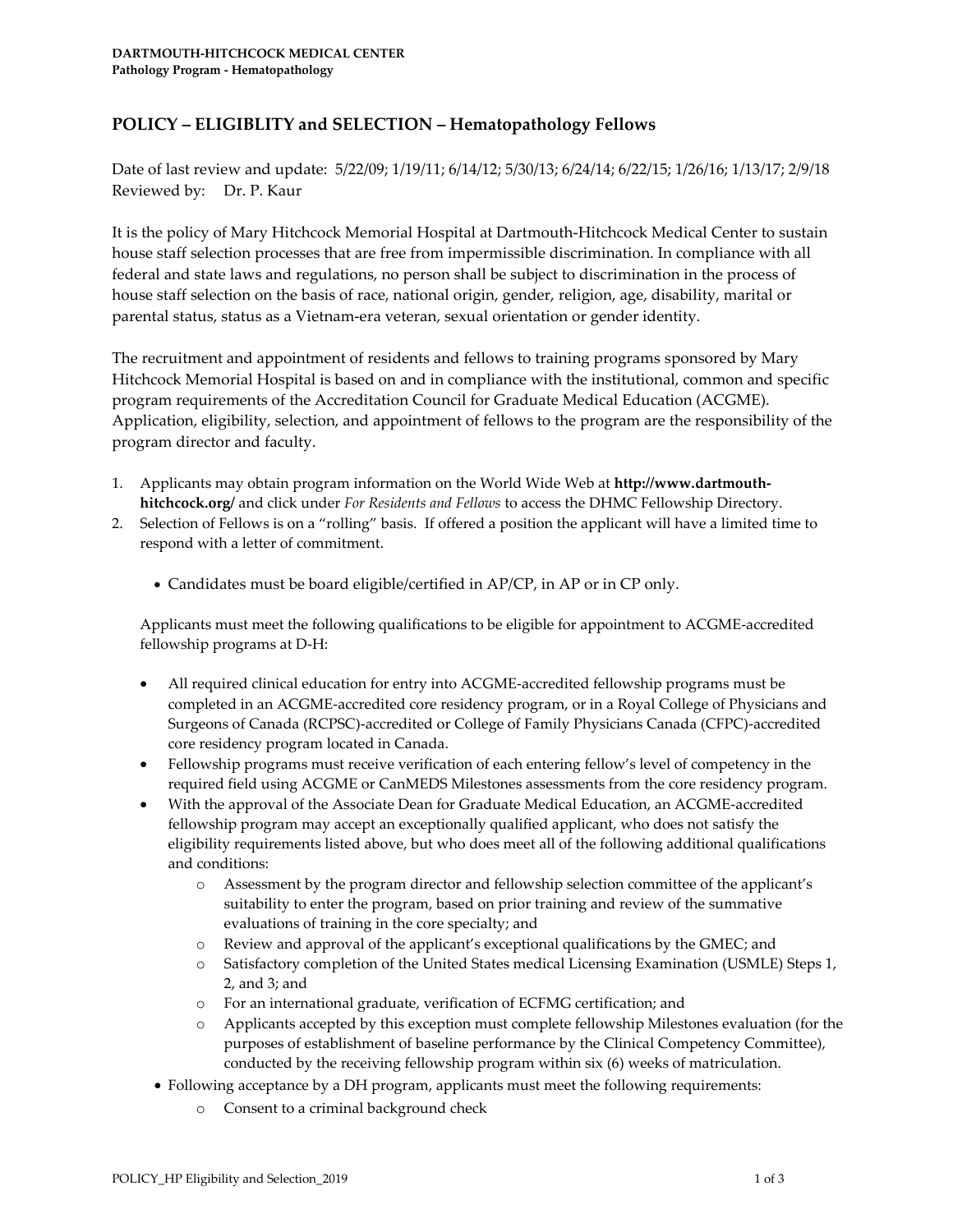- o Pass a pre-employment drug screening
- o Meet eligibility requirements to obtain and maintain a training license in the State of New Hampshire
- 3. The Fellowship Program requires receipt of the following documents for completion of the application process:
	- an accepted application form
	- an official medical school transcript
	- a medical school performance evaluation also known as a "MSPE" or "Dean's letter"
	- letters of recommendation from three faculty references (including the applicant's residency program director)
	- a personal statement addressing the applicant's goals and interest in a career in pathology
	- USMLE (Steps 1, 2CK, 2CS and 3) or COMLEX (Levels 1, 2CE, 2PE, and 3) transcripts
	- Graduates of medical schools outside of the U.S. and Canada must have a valid ECFMG certificate.
	- In order to participate in an accredited Graduate Medical Education clinical training program at DHMC, foreign national physicians must seek ECFMG sponsorship as a *J-1 exchange* visitor.

All fees related to obtaining appropriate visa status, including USMLE or other examinations, credentialing, licensure and/or legal fees are the full responsibility of the applicant or resident or fellow.

- 4. Applicants meeting eligibility requirements outlined by the Institution and the Program will be invited for a personal interview. Interview days include (but are not limited to) interviews with faculty and house staff, tours of the medical center, attendance at conferences, etc.
- 5. Prior to the interview date, the coordinator distributes copies of the applicant's documents to all interviewers, together with a standard evaluation form.
- 6. Interviews are scheduled with available members of the Fellowship Committee. The last interview is scheduled as a wrap-up with the program director.
- 7. Interviewers complete a standard evaluation form for each applicant.

- 8. Ability to be accepted and appointed for the fellowship is contingent upon:
	- meeting all ACGME Eligibility Requirements; and
	- being medically able to begin;
	- being physically present on the date in the mutually signed GME Resident Agreement of Appointment; and
	- functioning at the agreed upon level of training; and
	- obtaining the appropriate visa, if applicable

8. Participation in GME (July 10-12) and Pathology (approximately July 13) orientation is MANDATORY.